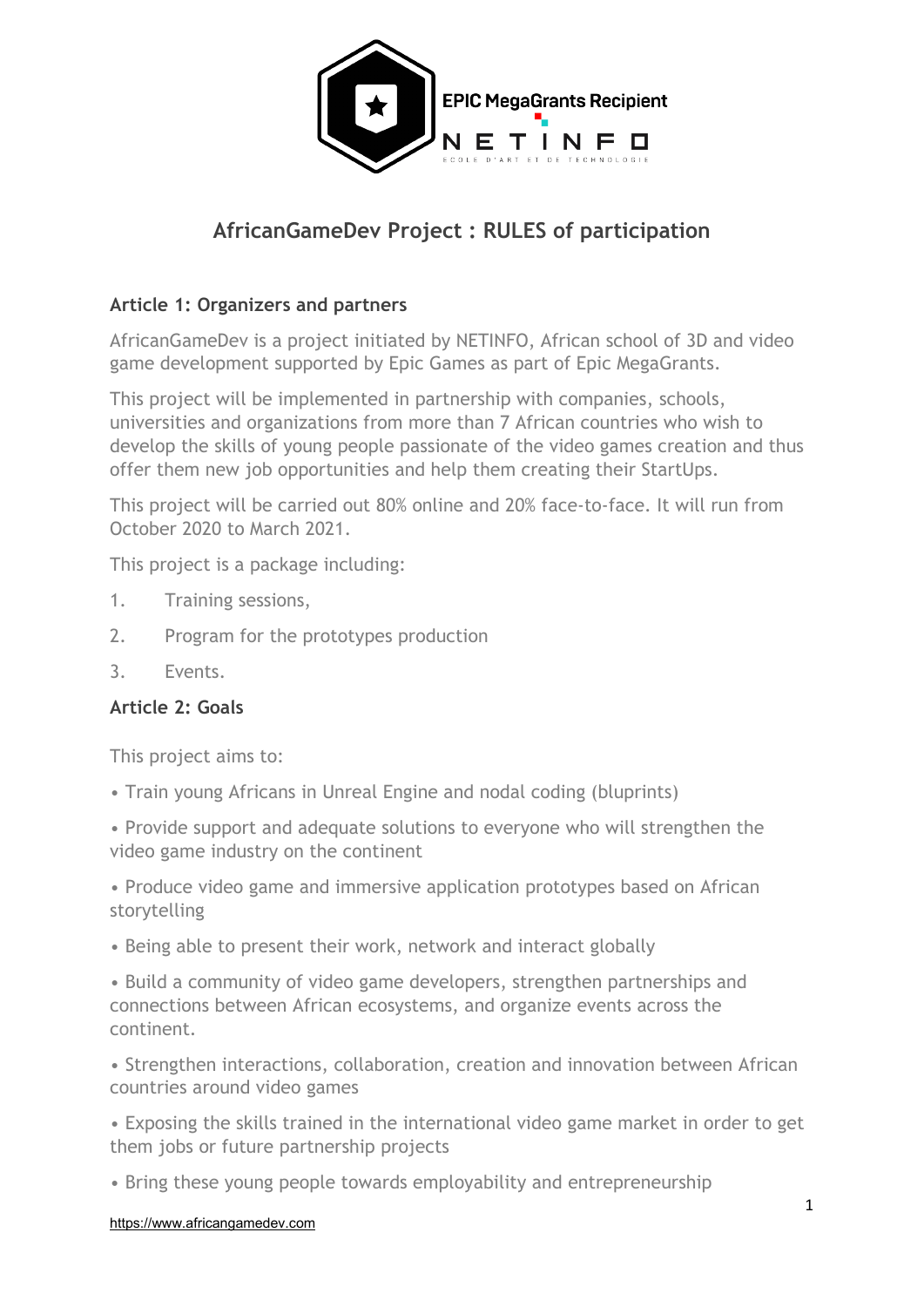

• Create, promote the richness of historical content and the cultural diversity of the continent

• Participate through serious games in the development of African educational content

# Article 3: Eligibility

The AfricanGameDev project is open to:

1. Universities: we target universities of IT development, Architecture, Art, etc ...

2. Schools and technological institutes

3. Startups and innovation networks, incubators, video game development associations, ...

4. All young creatives, artists interested in the video game industry

## Article4: Calendar

The key dates of AfricanGameDev are as follows:

- September 15: Launch of the call for applications
- October 30-31: Launch events

• November 06: Announcement of the teams selected to participate in the program.

- November 16: launch of the training cycle.
- January 18: Launch of the production cycle.
- April 10: Closing event.

# Article 5: Terms of participation

Access rights to the call for applications for this program are free.

Those who wish to participate in this program will do the following:

1. Compile your application file with the following documents:

a) The confirmation of participation form duly completed and signed by the project or team leader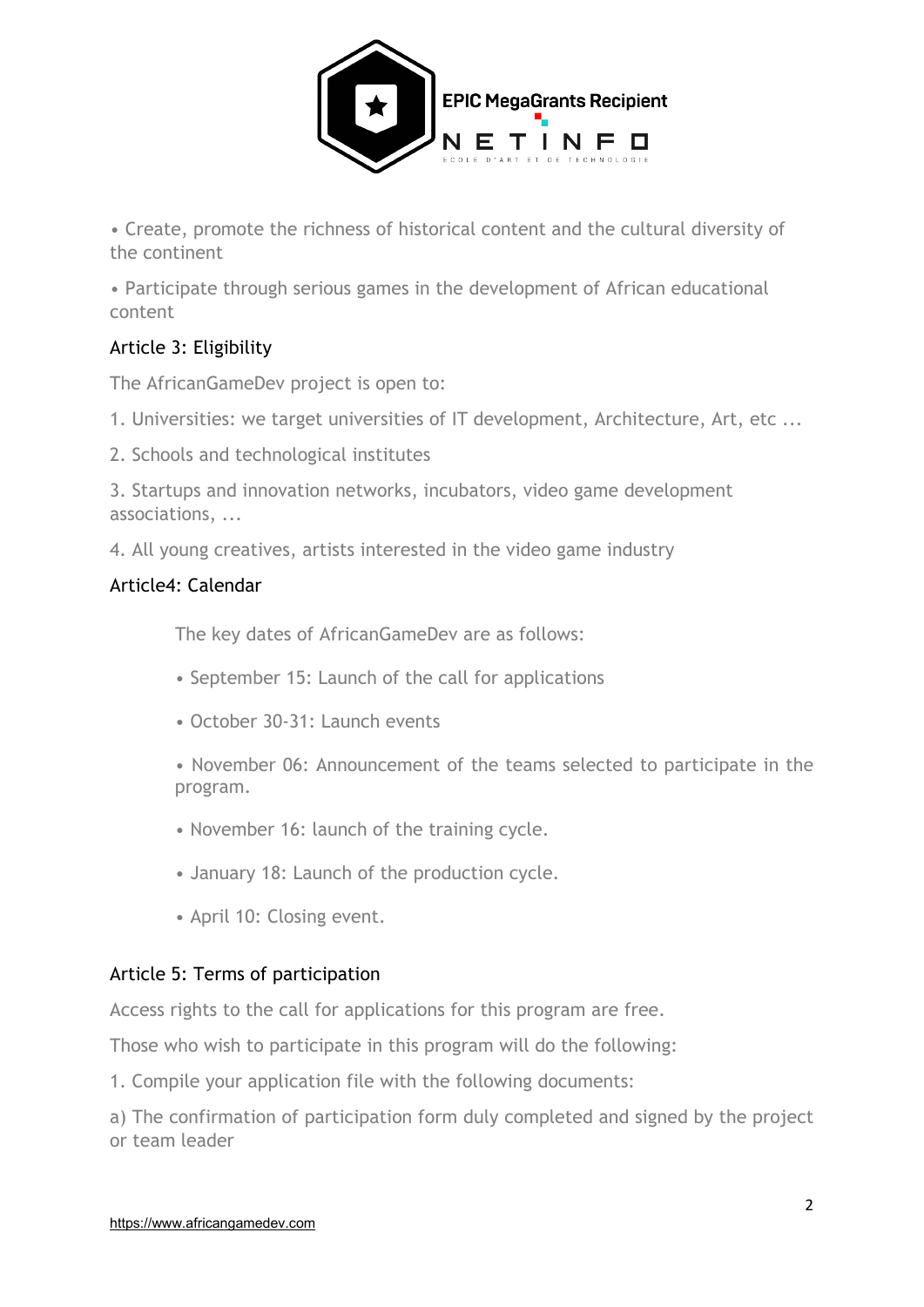

b) These regulations duly signed by the project manager, indicating their name / surname and the number of their identity document

c) The "Image rights" and "Use of the project for communication" form duly completed and signed by all applicants and the project manager.

NB: The application must not exceed the deadline for receipt of applications mentioned in article 4;

#### Article 6: Composition of the Jury

The team selection jury is made up of professionals from the video game industry and audio-visual production.

#### Article 7: Selection process

| Date              | <b>Steps</b>                                                                    |
|-------------------|---------------------------------------------------------------------------------|
| October 30 and 31 | Registration to participate in the launch event and<br>presentation of the idea |
| November 06       | Publication of the list of young people who will<br>participate in the training |
| November 16       | Start of training                                                               |
| January 16        | Publication of the list of teams who will be supported                          |
|                   | for the production                                                              |
| January 18        | Start of support for production                                                 |
| April 10          | Presentation of prototypes                                                      |
| April 17          | Closing event                                                                   |

The projects will be evaluated according to the following criteria:

#### Article 8: Engagement of candidates

Applicants agree to:

• Accept in full the terms and conditions set by these regulations;

• Guarantee the sincerity and truthfulness of the information they provide on honor, any imprecision or omission likely to introduce an erroneous judgment will result in the cancellation of the application file;

• Be present at the closing ceremony;

• Participate in public relations and press and media operations relating to the competition;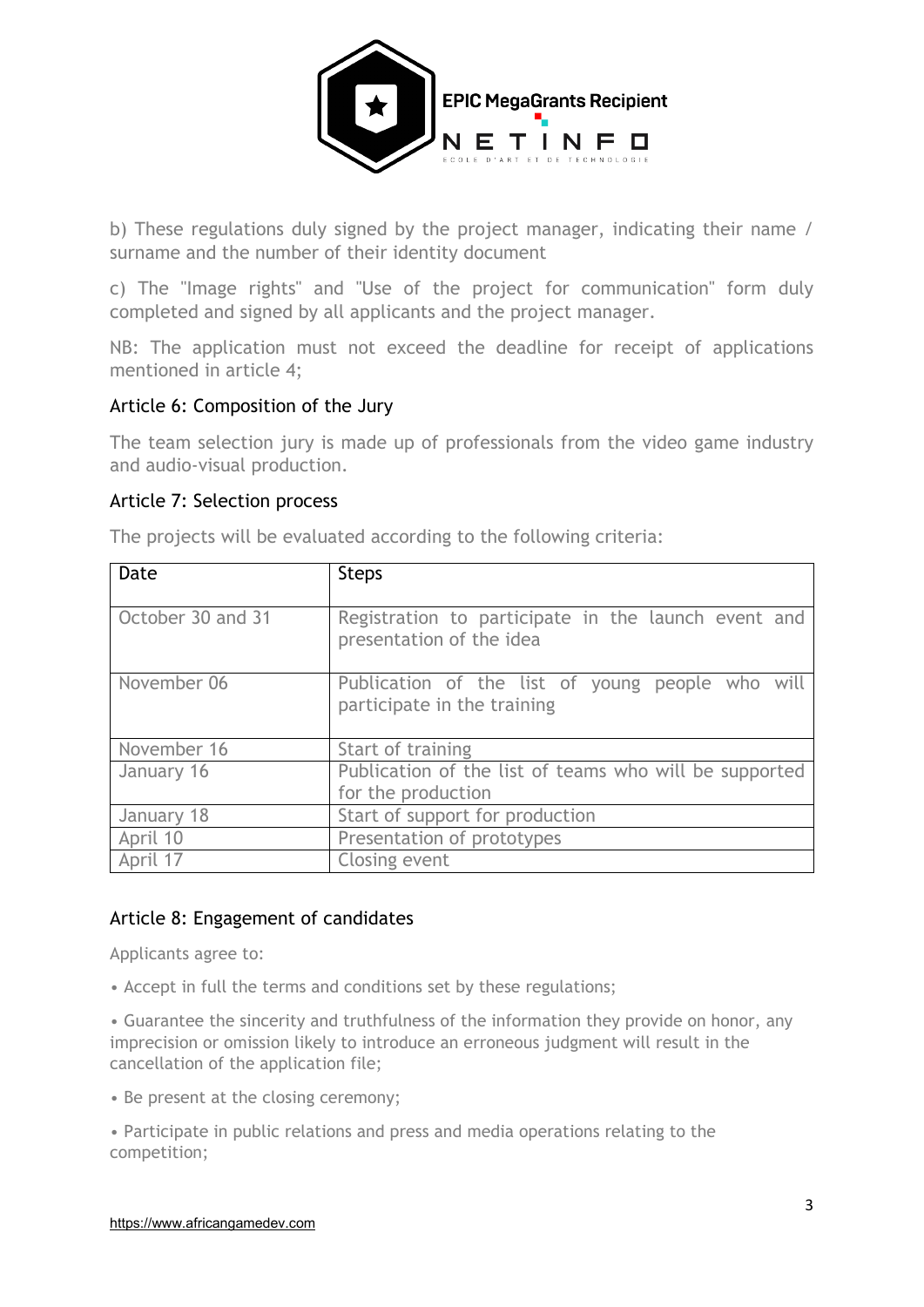

• Expressly authorize AfricanGameDev and all its partners to use and distribute their images (via the communication media of this competition);

• Make the source files of the projects available to AfricanGameDev**.**

#### Article 9: Nature of the prices

Training and support will be completely free.

Search for sponsors and investors for the projects to be selected.

#### Article 10: Intellectual Property

The intellectual property and the rights relating to the creation belong to the participant (s). The participant guarantees that his creation is his own and that it does not infringe any rights of third parties. He notably assures AfricanGameDev and its partners of the following:

• The participant or group of participants is the exclusive author of the creation;

• The creation does not infringe the rights of third parties;

• On the date of presentation of the creation, the participant or the group of participants is the sole owner of the intellectual property of the creation;

• The creation was not created for a professional activity or for the provision of a service to a third person.

• The participant releases AfricanGameDev from any liability in the event of a claim by a third party claiming an infringement of its rights and expressly guarantees AfricanGameDev the reimbursement of all damages, costs, and possible convictions (including legal and legal fees. procedure) in connection with such claims.

• Participants expressly authorize AfricanGameDev, free of charge, to publish, communicate, exhibit and disclose orally, graphically or in writing the creation presented within the framework of this contest.

• Each participant agrees to be publicized (photo, CV, etc.) and authorizes AfricanGameDev, free of charge, to exploit their image rights on all communication media attached to this project.

## Article 11: Acceptance of the rules

Participation in AfricanGameDev implies full and unreserved acceptance of these present regulations and any amendments thereof, forming the contractual law between the parties. In the event of force majeure, AfricanGameDev reserves the right to postpone, shorten, extend or cancel this project without its liability being incurred as a result.

Candidates refrain from any claim or request for compensation in this regard.